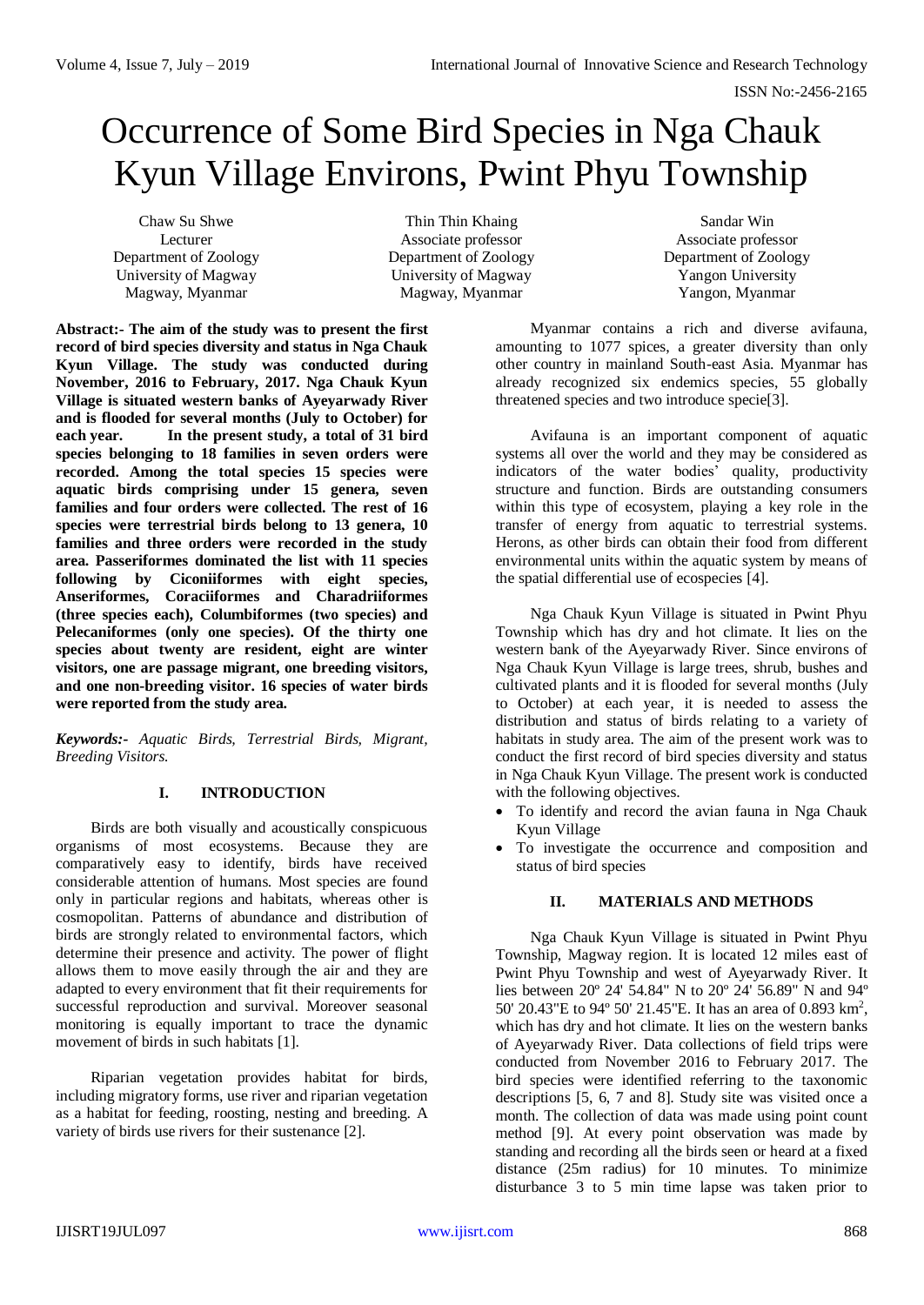observing. The minimum distance between two points was 200m. All counts were conducted during the first 3 hours after sunrise. Status of the bird has been worked out and different status categories like resident, winter visitor, passage migrant, non-breeding visitor and breeding visitor have been assigned strictly with reference to the study area on the basis of presence or absence method [10].

## **III. RESULTS**

A total of 31 birds' species belong to 27 genera, 17 families and seven orders were recorded during the study period. Among the total species 15 species were aquatic birds comprising under 15 genera, seven families and four orders were collected. The rest of 16 species were terrestrial birds belong to 12 genera, 10 families and three orders were recorded. Out of the total species, *Todorna, ferruginea, Himantopus himantopus, Mesopboyx intermedia, Casmerodius albus, Egretta garzetta, Ardeola bacchus Dicrurus macrocerus, Motacilla citreola* were

winter visitors, one species, *Calidris canutus* was passage migrant, *Anastomus oscitans* were non-breeding visitor and breeding visitor were *Motacilla alba* (Table 1, Fig 1). In the present study, Order Passeriformes represented by seven orders, 11 species belong to 7 families contribute to about 35.48% of the total avifaunal species richness.

Among the non-passerines, maximum richness was represented by the order Ciconiiformes (eight species), order Anseriformes, Coraciiformes and Charadriformes (three species of each) and Columbiformes (two species) and Pelecaniformes contained only one species. The Ardeidae family shows the highest species richness (six species) followed by Anatidae (three species), Alcedinidae, Columbidae, Ciconiidae, Dicruridae, Muscicapidae Sturnidae and Motacillidae (two species each), only one species were recorded in families Meropidae, Scolopacidae, Recurvirostridae, Charadriidae, Phlacrocoracidae, Corvidae, Cisticolidae and Passeridae (Table 2).



Fig 1:- Residential status of birds at Nga Chauk Kyun Village



Fig 2:- The percentage species composition in different orders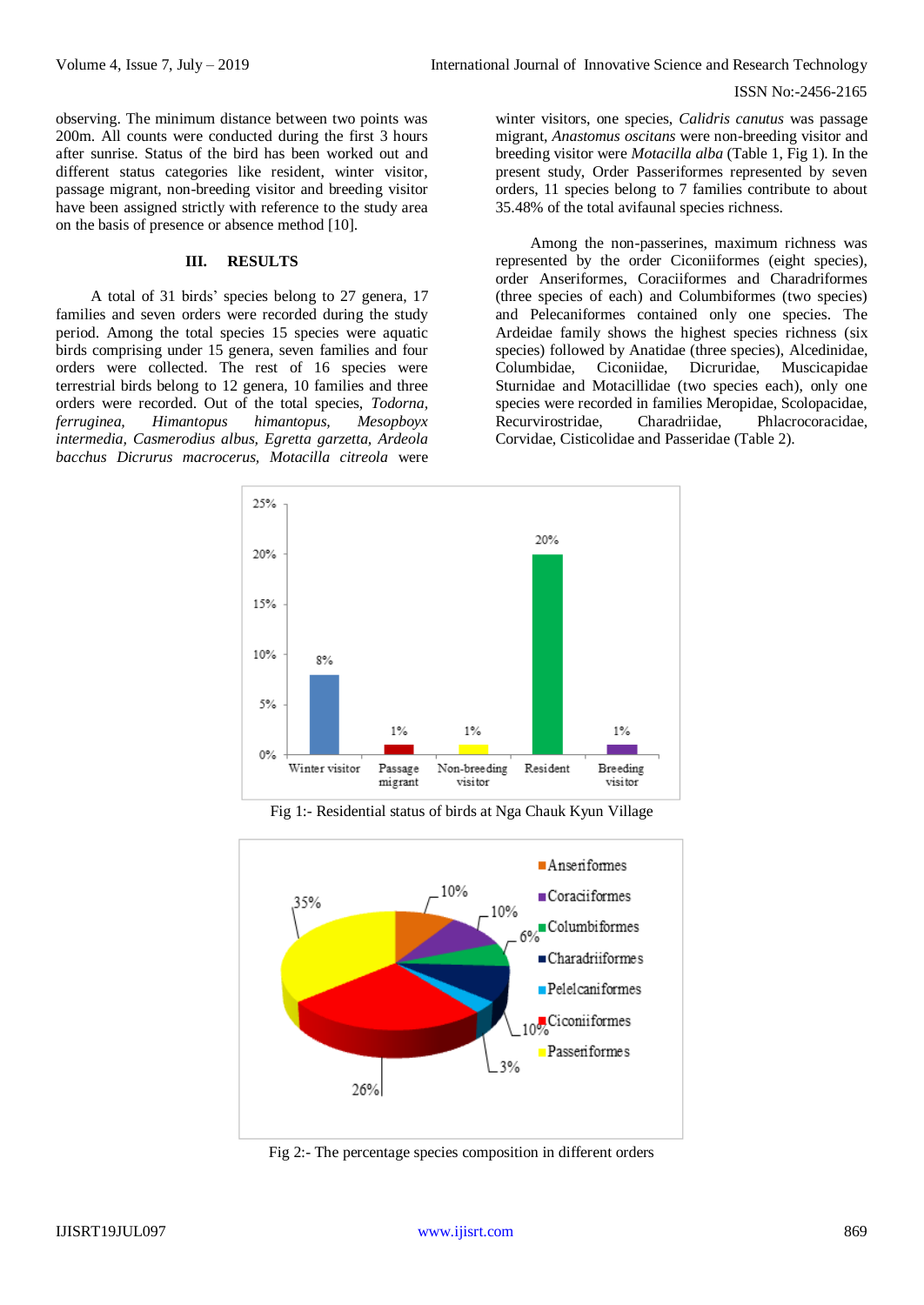| No.               | Family            | <b>Species</b>         | <b>Status</b>           |
|-------------------|-------------------|------------------------|-------------------------|
| 1.                | Anatidae          | Tadorna Ferruginea     | WV                      |
| $\overline{2}$ .  |                   | Dendrocygna Javanica   | $\mathbb{R}$            |
| $\overline{3}$ .  |                   | Anas poecilorhyncha    | $\overline{R}$          |
| 4.                | Alcedinidae       | Alcedo atthis          | $\mathbf R$             |
| 5.                | Alcedinidae       | Halcyon smyrnensis     | $\overline{\mathrm{R}}$ |
| 6.                | Meropidae         | Merops orientalis      | $\overline{\mathrm{R}}$ |
| 7.                | Columbidae        | Columba livia          | $\mathbf R$             |
| 8.                |                   | Streptopelia chinensis | $\overline{R}$          |
| 9.                | Scolopacidae      | Calidris canutus       | <b>PM</b>               |
| 10.               | Recurvirostridae  | Himantopus himantopus  | WV                      |
| 11.               | Charadriidae      | Charadrius dubius      | $\mathbb{R}$            |
| 12.               | Phalacrocoracidae | Phalacrocorax niger    | $\mathbf R$             |
| 13.               | Ardeidae          | Egretta garzetta       | WV                      |
| 14.               |                   | Casmerodius albus      | WV                      |
| 15.               |                   | Mesophoyx intermedia   | WV                      |
| 16.               |                   | <b>Bubulcus</b> ibis   | $\mathbf R$             |
| 17.               | Ardeidae          | Ardeola bacchus        | <b>WV</b>               |
| 18.               |                   | Ardea cinerea          | $\mathbf R$             |
| 19.               | Ciconiidae        | Anastomus oscitans     | <b>NBV</b>              |
| 20.               |                   | Ciconia episcopus      | $\mathbf R$             |
| $\overline{22}$ . | Dicruridae        | Dicrurus macrocerus    | <b>WV</b>               |
| 23.               |                   | Dicrurus annectans     | $\overline{\mathrm{R}}$ |
| 24.               | Muscicapidae      | Saxicola leucura       | $\overline{\mathrm{R}}$ |
| 25.               |                   | Saxicola caprata       | $\mathbf R$             |
| 26.               | Sturnidae         | Acridotheres tristis   | $\overline{\mathrm{R}}$ |
| $\overline{27}$ . |                   | Acridotheres fuscus    | $\overline{R}$          |
| 28.               | Cisticolidae      | Prinia inornata        | $\overline{R}$          |
| 29.               | Motacillidae      | Motacilla alba         | R/BV                    |
| 30.               |                   | Motacilla citreola     | WV                      |
| 31.               | Passeridae        | Passer domesticus      | $\mathbf R$             |

Table 1:- List of birds recorded in the study area

- $WV =$  Winter visitor
- $R = Resident$
- PM = Passage migrant
- BV = Breeding visitor
- NBV = Non-breeding visitor

| No. | Order           | <b>No. of Family</b> | No. of Genus   | <b>No. of Species</b> | <b>Composition of Species in</b><br>Order $(\% )$ |
|-----|-----------------|----------------------|----------------|-----------------------|---------------------------------------------------|
| 1.  | Anseriformes    |                      | 3              | 3                     | 9.67                                              |
| 2.  | Coraciiformes   | $\overline{2}$       | 3              | 3                     | 9.67                                              |
| 3.  | Columbiformes   |                      | $\overline{c}$ | 2                     | 6.45                                              |
| 4.  | Charadriiformes | 3                    | 3              | 3                     | 9.67                                              |
| 5.  | Pelelcaniformes |                      |                |                       | 3.22                                              |
| 6.  | Ciconiiformes   | $\overline{2}$       | 8              | 8                     | 25.80                                             |
| 7.  | Passeriformes   | $\mathcal{I}$        | ⇁              | 11                    | 35.48                                             |
|     | <b>Total</b>    | 17                   | 27             | 31                    | 99.96                                             |

Table 2:- Composition of bird species in different orders in Nga Chauk Kyun Village